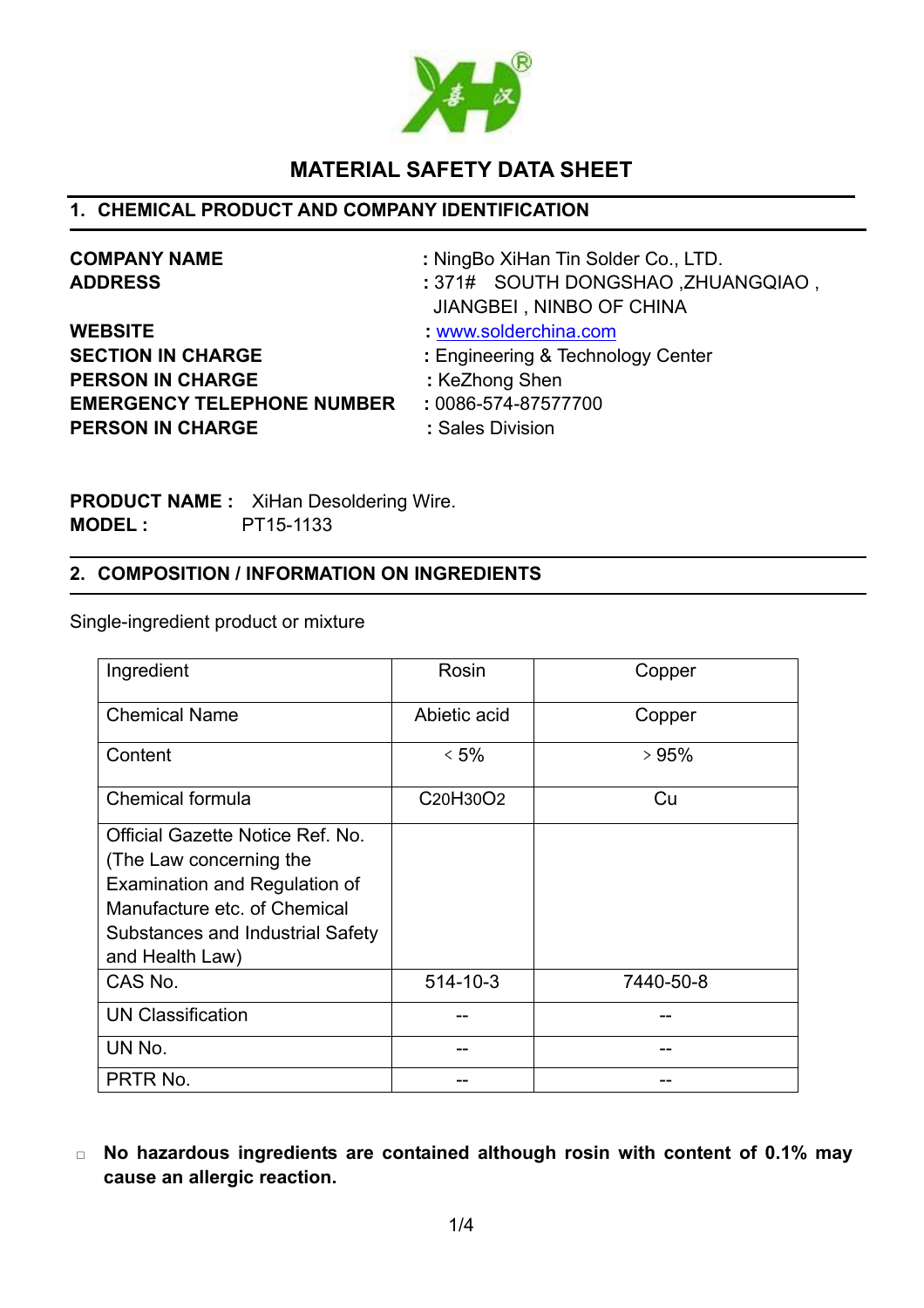

## **3. HAZARDS IDENTIFICATION**

| <b>TAXONOMIC GROUP NAME</b>      |                                                                                                               |
|----------------------------------|---------------------------------------------------------------------------------------------------------------|
| <b>DANGEROUSNESS</b>             | Data not available.                                                                                           |
| <b>HAZARDOUSNESS</b>             | Data not available.                                                                                           |
| <b>ENVIRONMENTIAL EFFECTS</b>    | Data not available.                                                                                           |
| <b>4. FIRST-AID MEASURES</b>     |                                                                                                               |
| <b>IF IN EYES</b>                | : Do not rub or close the eyes.                                                                               |
|                                  | Remove foreign matter, rinse the eyes with running<br>water, and then immediately see a doctor for treatment. |
| <b>IF ON SKIN</b>                | : The skin will not be damaged, but may become irritated.                                                     |
| <b>IF INGESTED</b>               | : Vomit the ingested material if possible and see a doctor for<br>treatment.                                  |
| IF TOUCHED WHEN HEATED           | : Rinse the skin with water and apply treatment for burns.                                                    |
| <b>5. FIRE FIGHTING MEASURES</b> |                                                                                                               |
| <b>EXTINGUISHING ROCEDURES</b>   | . Do not use water for extinguishing fire, but use the<br>following extinguishing media.                      |
| <b>EXTINGUISHING MEDIA</b>       | Use carbon dioxide foam, sand, or soil.                                                                       |

## **6.ACCIDENTAL RELEASE MEASURES**

Sweep the released material and dispose of it as nonflammable garbage.

| <b>7. HANDLING AND STORAGE</b>                           |                                                                                                                                                                                                                                                                                                                                                      |  |
|----------------------------------------------------------|------------------------------------------------------------------------------------------------------------------------------------------------------------------------------------------------------------------------------------------------------------------------------------------------------------------------------------------------------|--|
| <b>HANDLING</b>                                          | : Use the material in a well-ventilated place. If not in such a<br>place, Install a local exhaust system.                                                                                                                                                                                                                                            |  |
| <b>STORAGE</b>                                           | : Store the material at room temperature while avoiding direct<br>Sunlight and keeping away from any high-temperature<br>object.                                                                                                                                                                                                                     |  |
|                                                          | 8. EXPOSURE CONTROLS / PERSONAL PROTECTION                                                                                                                                                                                                                                                                                                           |  |
| <b>ALLOWABLE CONCENTRATION</b><br><b>PROTECTIVE GEAR</b> | : Data not available.<br><b>FACILITIES CONTROL MEASURES</b> : Local exhaust.<br>: protective gear for respiration : not necessary.<br>Protective goggles: Use protective goggles when<br>cutting the material into short<br>pieces.<br>Protective gloves: Use gloves if the skin becomes<br>irritated with rosin.<br>Protective wear: Not necessary. |  |
|                                                          | 2/4                                                                                                                                                                                                                                                                                                                                                  |  |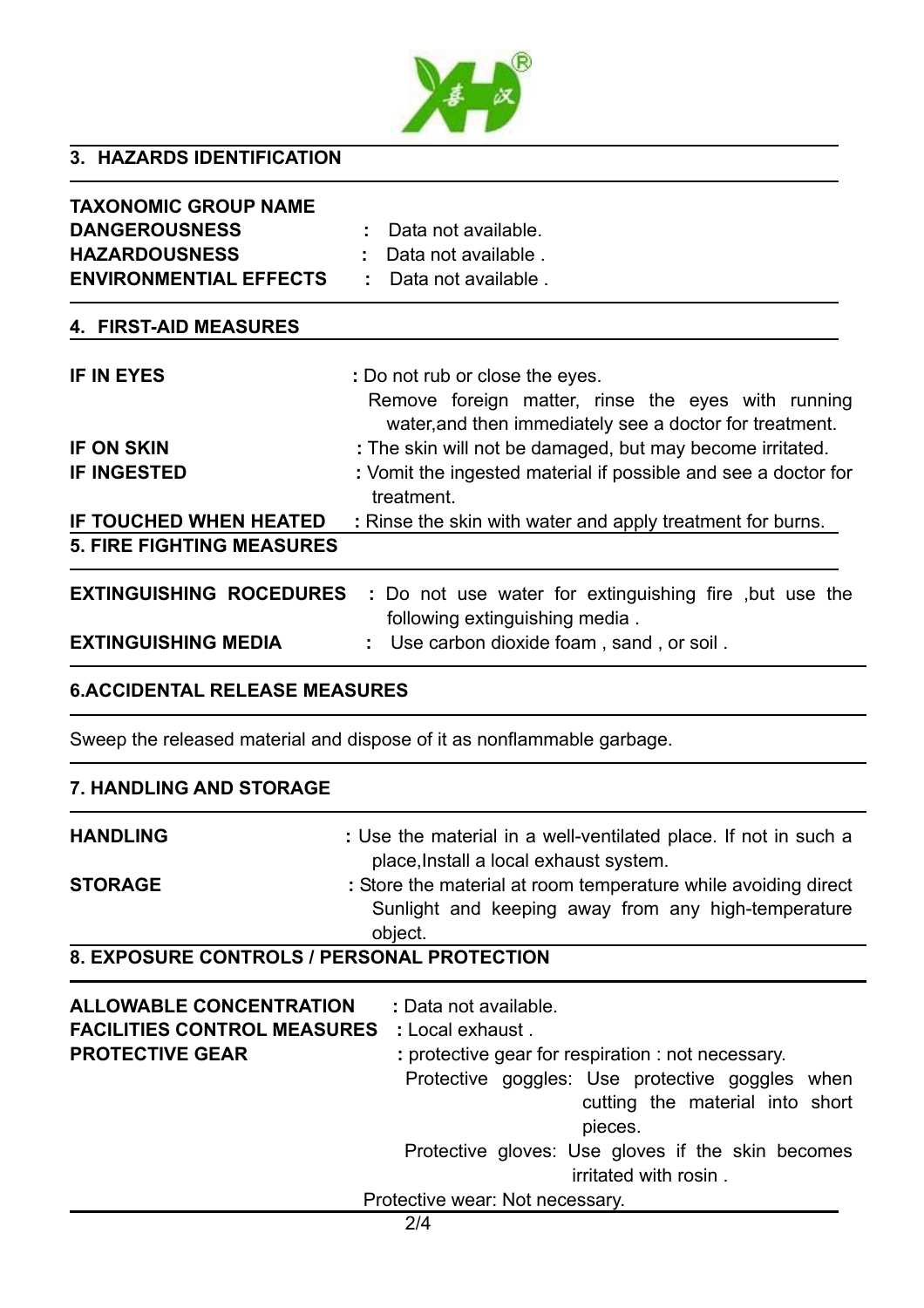

## **9.PHYSICAL AND CHEMICAL PROPERTIES**

| <b>APPEARANCE</b>     |
|-----------------------|
| <b>VOLATILITY</b>     |
| <b>IGNITION POINT</b> |
| STABILITY             |
| <b>REACTIVITY</b>     |
| <b>SOLUBILITY</b>     |

**APPEARANCE :** Rosin-coated brass wire

- **VOLATILITY :** None
- **IGNITION Point available.**
- **STABILITY :** Stable
- **REACTIVITY :** Stable
- : Rosin is not soluble in water, it is partially soluble in alcohol and other aromatic solvent.

#### **10. STABILITY AND REACTIVITY**

| <b>FLASH POINT</b>          | : Data not available.                                          |
|-----------------------------|----------------------------------------------------------------|
| <b>IGNITION POINT</b>       | : Data not available.                                          |
| <b>FLAMMABILITY</b>         | : Data not available.                                          |
| <b>SPONTANEOUS IGNITION</b> | : Data not available.                                          |
| <b>OXIDATION</b>            | : If the material is allowed to stand under wet conditions for |
|                             | long hours, copper may be oxidized.                            |

#### **11. TOXICOLOGICAL INFORMATION**

The material does not particularly irritate the skin,but rosin of its contents may cause an allergic reaction.

### **12. ECOLOGICAL INFORMATION**

| <b>DEGRADABILITY</b>        |  | Data not available.   |
|-----------------------------|--|-----------------------|
| <b>COMMULATIVE EFFECTS</b>  |  | : Data not available. |
| <b>FISH TOXICITY</b>        |  | : Data not available. |
| 18 BIABAA 11 AANAIBEB1TIANA |  |                       |

#### **13. DISPOSAL CONSIDERATIONS**

Comply with the applicable regional regulation.

The wick that is to be disposed of contains solder,which might be eluted depending upon the environmental conditions.Therefore,care must be taken accordingly.

## **14. TRANSPORTATION INFORMATION**

Comply with general precautions.

## **15. REGULATORY INFORMATION**

PRTR law :N/A

(information on rosin)

Fire Servise Law : Combustible solid category (3,000kg) of combustible materials specified in Schedule 4 to Article 9-3 Enforcement Ordinance.